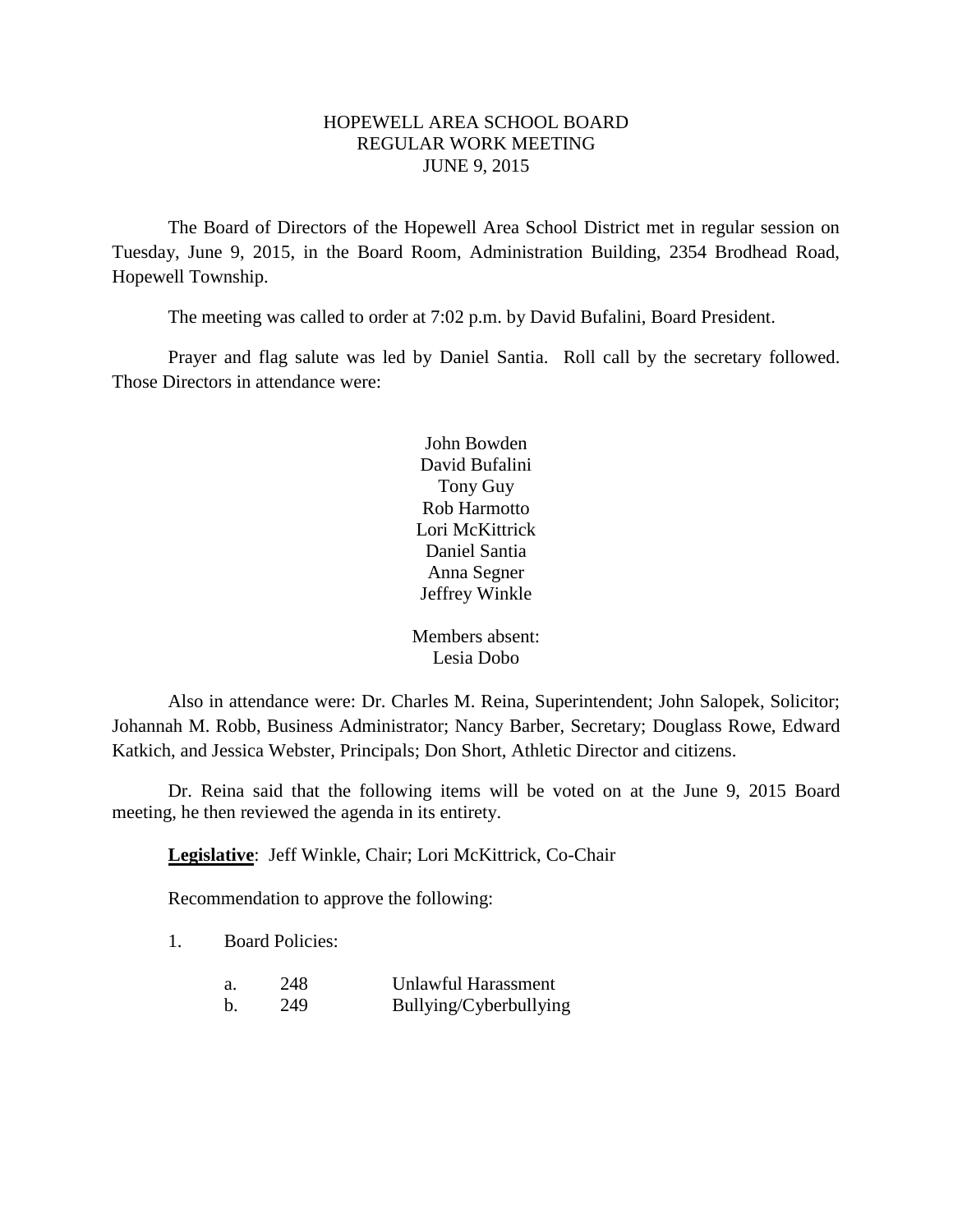Michael McCaig of Janney Capital Markets and Anthony Ditka of Dinsmore & Shohl LLP, reviewed the process for the bond refinancing and the benefits to the District. Mr. McCaig also explained the A+ rating that the District received from the Standard and Poor's Ratings Services.

# **Finance and Budget**: John Bowden, Chair; Jeffrey Winkle, Co-Chair

Recommendation to approve the following:

1. Resolution #12-2015, a Resolution authorizing the incurring of nonelectoral debt for the purpose of refunding prior debt and paying the costs of issuance, by the issuance of general obligation bonds, in an aggregate principal amount of \$8,375,000.

# **Education/Curriculum/Instruction**

1. Request of Lisa Kozlowski to establish a "Girls on the Run" program for the District.

Lisa Kozlowski and Meredith Colaizzi, Director of the Pittsburgh Chapter of Girls on the Run, gave a brief presentation on the program and the plans for the Hopewell chapter.

- 2. Request of Kerry Wilson to establish an after school "Music as Service" club at the Junior High School.
- 3. Revised request for adoption of PH Calculus: Graphical, Numerical, and Algebraic ( $5<sup>th</sup>$  Edition), Pearson Publishers, copyright 2016, as the mathematics textbook for Calculus effective the 2015-2016 School Year. Approximate cost for purchase is \$6,613.43.

## **Athletics**

- 1. Payment of spring coaches beyond the regular season. (**Attachment**)
- 2. Request from Hopewell Youth Football to have their  $7<sup>th</sup>$  and  $8<sup>th</sup>$  grade cheerleaders cheer at Junior High Football games. All expenses, including insurance, will be covered by the Hopewell Youth Football League.

## **Buildings and Grounds**

1. 2015 Summer Pool Schedule. (**Attachment**)

## **Finance and Budget**

1. Resolution #2-2015, a Resolution providing for adoption of the Final General Fund budget for the 2015-2016 Fiscal Year, which projects revenues of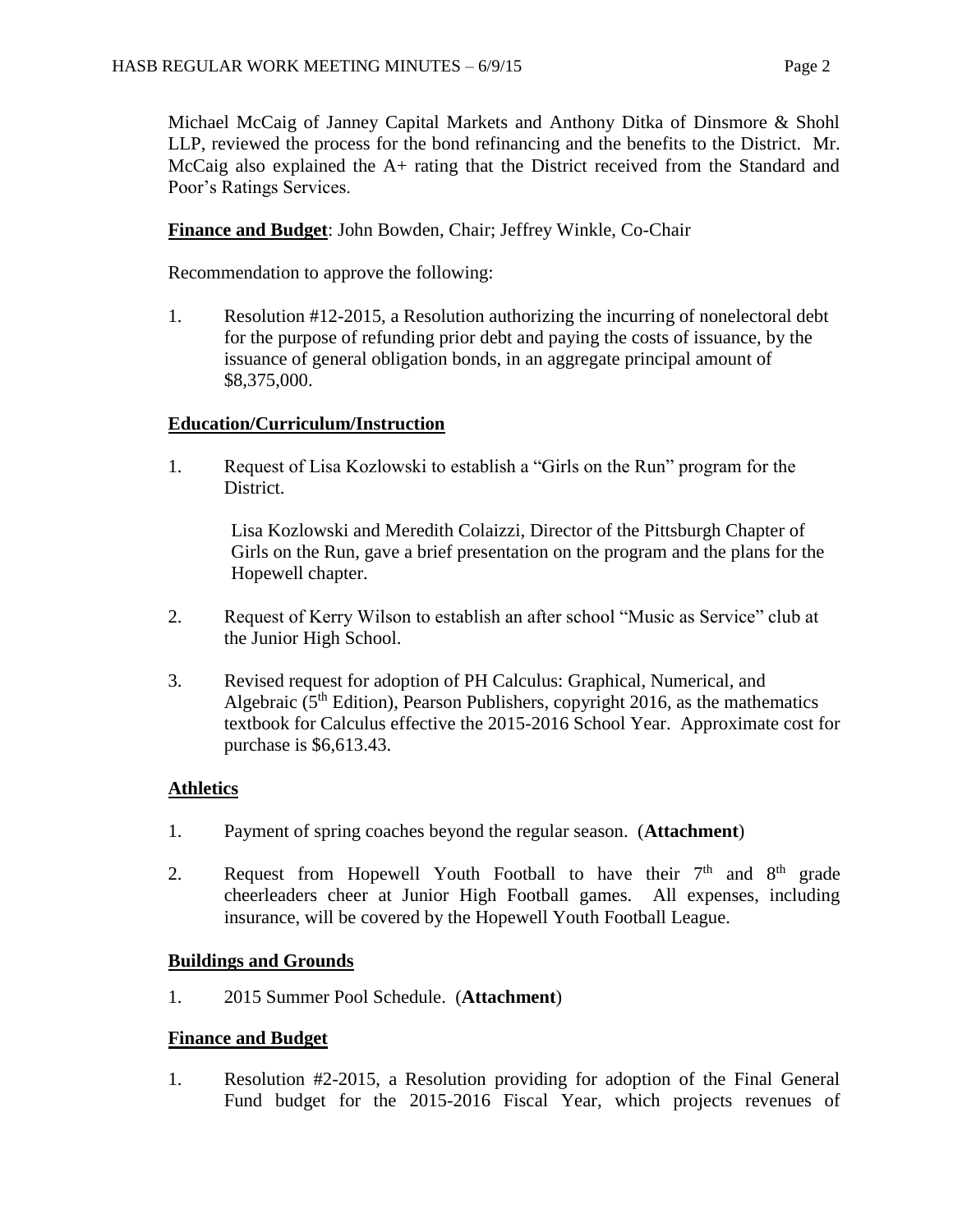\$35,953,950 and appropriations of \$37,558,897. The difference of \$1,604,947 will come from the Fund Balance.

- 2. Resolution #3-2015, a Resolution levying a tax during the 2015-2016 School Fiscal Year upon real estate within the territorial limits of the School District and fixing the rate thereof at 70 mills.
- 3. Resolution #4-2015, a Resolution requesting the Chief County Assessor to direct the inspection and reassessment of all taxable property within the territorial limits of the School District to which major improvements were made after September 1, 2014, and not included in the tax duplicate certified to the Treasurer of the School District for the School Fiscal Year beginning July 1, 2015 and ending June 30, 2016.
- 4. Resolution #5-2015, a Resolution authorizing rates of discounts and penalties on real estate taxes for the 2015-2016 School Fiscal Year.
- 5. Resolution #6-2015, a Resolution providing for the installment payment of real estate taxes during the School Fiscal Year 2015-2016.
- 6. Resolution #7-2015, a Resolution reenacting for the 2015-2016 School Fiscal Year the tax upon transfers of real estate situated within the territorial limits of the School District, the same heretofore imposed pursuant to the authority contained in the Local Tax Enabling Act.
- 7. Resolution #8-2015, a Resolution reenacting for the 2016 Calendar Year the tax upon salaries, wages, commissions, compensations, net profits, and other earned income of residents, the same heretofore imposed pursuant to the authority contained in the Local Tax Enabling Act.
- 8. Resolution #9-2015, a Resolution reenacting for the 2015-2016 School Fiscal Year the tax upon natural persons engaging in an occupation within the territorial limits of the School District, the same heretofore imposed pursuant to the authority contained in the Local Tax Enabling Act.
- 9. Resolution #10-2015, a Resolution reenacting for the 2015-2016 School Fiscal Year the mercantile tax upon the gross receipts of wholesale and retail business activity performed or rendered within the territorial limits of the School District, the same heretofore imposed pursuant to the authority contained in the Local Tax Enabling Act.
- 10. Resolution #11-2015, a Resolution authorizing the Homestead and Farmstead Exclusion real estate assessment reductions for the Hopewell Area School District's Fiscal Year beginning July 1, 2015, under the provisions of the Taxpayer Relief Act (Act 1 of 2006).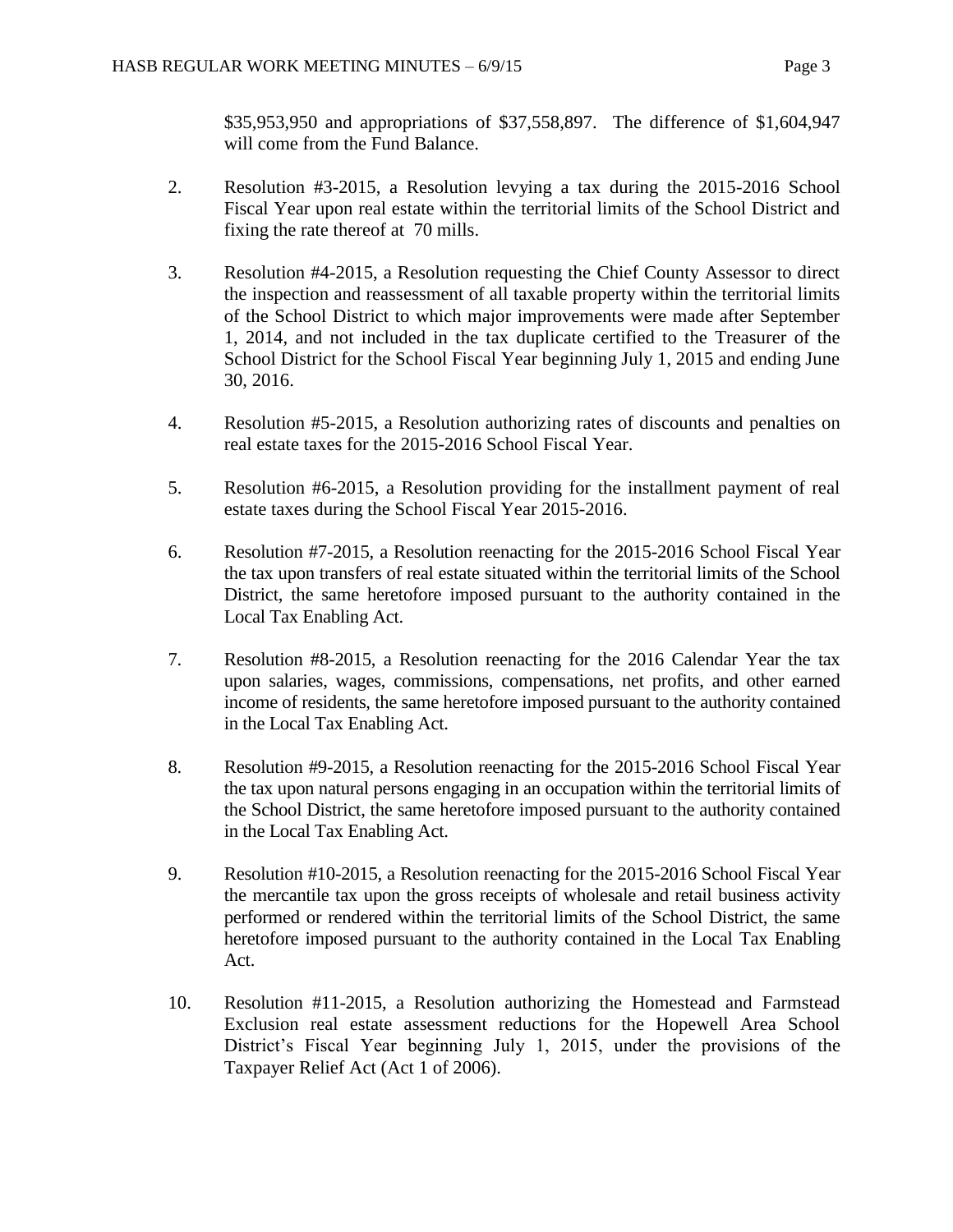11. Master Service Agreement between Highmark and the Hopewell Area School District for the administration of the Health Services Account, effective July 1, 2015 through June 30, 2016.

# **Nutrition & Food Services**

Recommendation to approve the following:

1. Agreement between the BVIU and the District to provide students with services authorized by the National School Breakfast and Lunch Program effective July 1, 2015 through June 30, 2016. This permits the BVIU to provide services accordingly for District students attending New Horizon School.

## **Personnel**

- 1. Resignation for retirement of Cheryl Robbins-Lufkin, business education teacher at Hopewell High School, effective October 2, 2015.
- 2. Employment of Mary Critchlow as 1<sup>st</sup> assistant cheer coach, effective June 24, 2015.
- 3. Employment of Debbie Rains as 2nd assistant cheer coach, effective June 24, 2015.
- 4. Employment of Rich Collins as Boys' Varsity and Junior Varsity Golf Coach, effective June 24, 2015.
- 5. Employment of Rob Tapler as Boys' Varsity and Junior Varsity Golf Coach, effective June 24, 2015.
- 6. Employment of Dan Hilton as an assistant football coach, effective June 24, 2015.
- 7. Employment of John Lord as an assistant football coach, effective June 24, 2015.

#### **Visitors**

No visitors wished to address the Board.